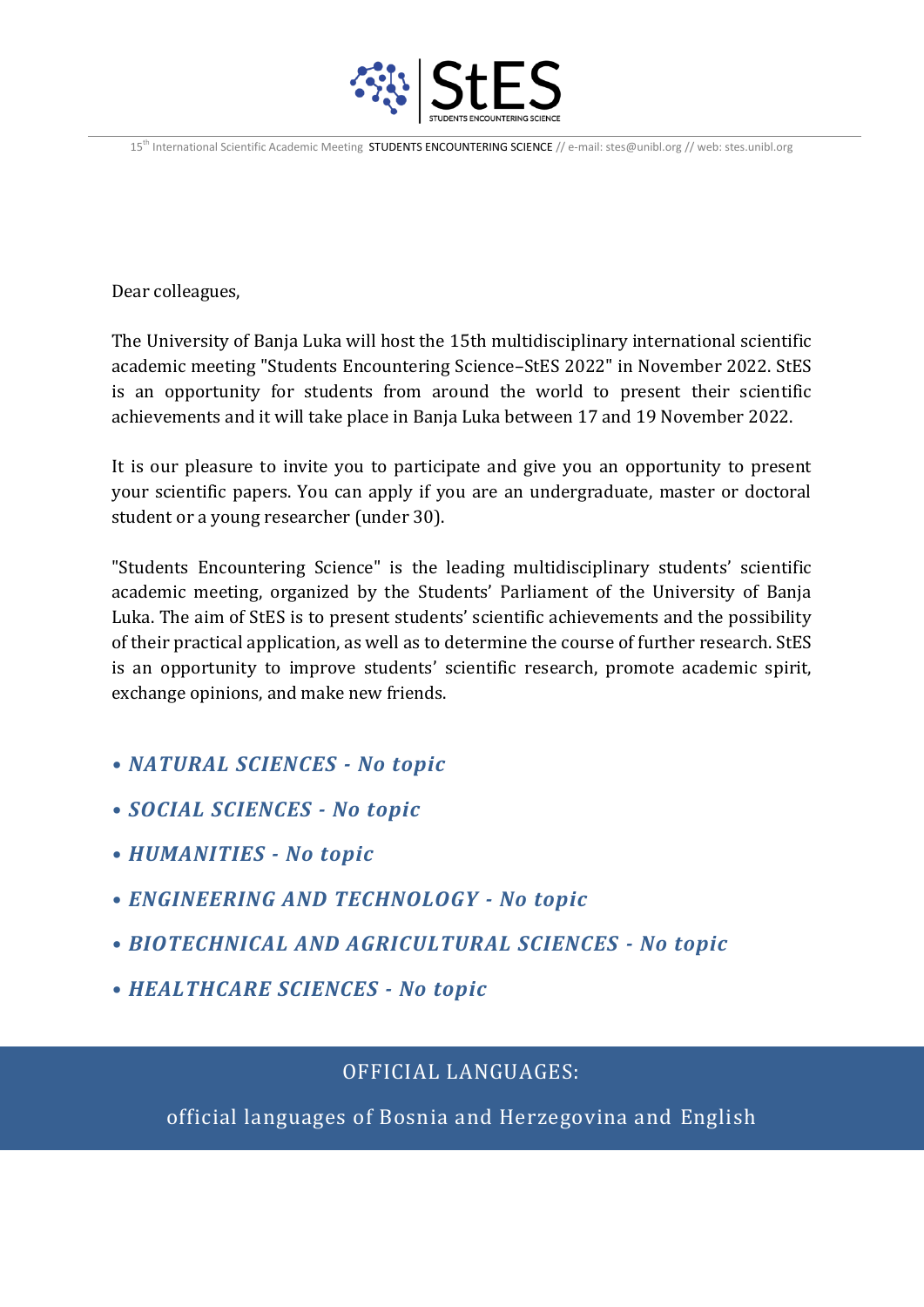

15<sup>th</sup> International Scientific Academic Meeting STUDENTS ENCOUNTERING SCIENCE // e-mail: stes@unibl.org // web: stes.unibl.org

Application/paper submission via mail:

- **NATURAL SCIENCES: stesprirodnenauke@gmail.com**
- **ENGINEERING AND TECHNOLOGY: stesingteh@gmail.com**
- **HEALTHCARE SCIENCES: steszdravstvenenauke@gmail.com**
- **BIOTECHNICAL AND AGRICULTURAL SCIENCES: stesbioagro@gmail.com**
- **SOCIAL SCIENCES: stesdrustvenenauke@gmail.com**
- **HUMANITIES: steshumanistika@gmail.com**

Application should include:

- Title of the paper
- Full name of the lead author and co-authors (maximum 3 co-authors)
- Affiliation of the student (faculty and university)
- Full name and title of the mentor
- Email address of the lead author
- Field
- Abstract (up to 300 words, attached as a Word document)
- Keywords (3–6 words)

Papers will be revised and the selected ones will be published in the proceedings prior to StES. Proceedings will be published for each of the 6 fields.

# **IMPORTANT DATES**

# **Early-bird registration and abstract/paper submission– until August 1, 2022**

**Later registration and abstract/paper submission–until September 1, 2022**

#### **Conference fees**

Participants from the University of Banja Luka:

- early-bird registration (until August 1, 2022) BAM 20 (EUR 10)
- later registration (until September 1, 2022) BAM 40 (EUR 20) Other participants:
- Early-bird registration (until August 1, 2022) BAM 50 (EUR 25)
- Later registration (until September 1, 2022) BAM 70 (EUR 35)